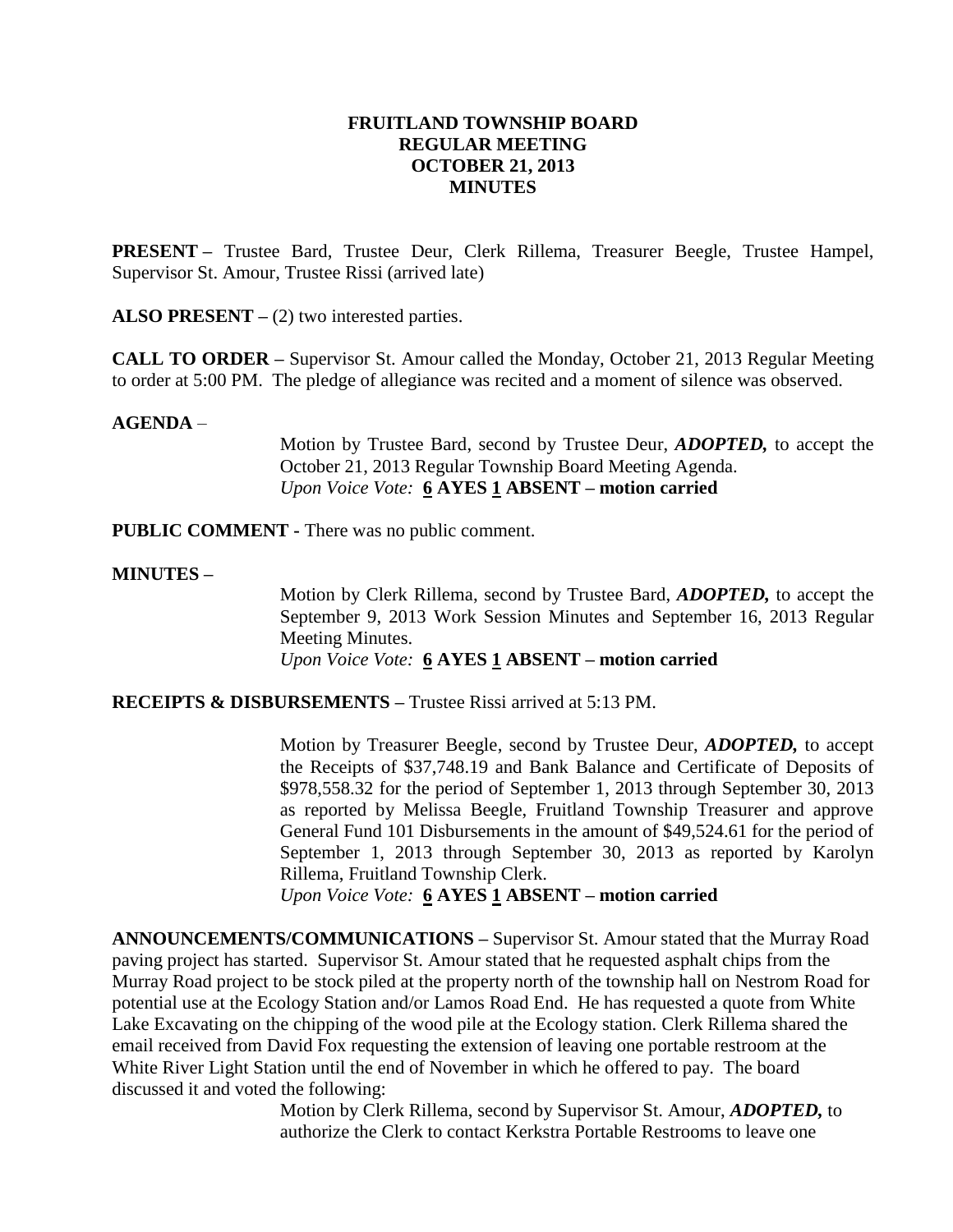portable restroom at the WRLS until the end of November which will be offset with payment by David Fox in the amount of \$70.00.

# **COMMITTEE/BOARD UPDATES –**

- White Lake Ambulance Authority Supervisor St. Amour stated that mediation took place on October 15, 2013 and we are in a 60 day stay period.
- Planning Commission Trustee Deur reported that there was no October meeting due to lack of agenda items.
- Parks & Recreation Supervisor St. Amour stated that the proposed listing of projects provided to the Board of Trustees should be reviewed and given to Trustee Hampel prior to November 1 so the Parks & Recreation Commission can get quotes on proposed projects to present as budgeted items for fiscal year 2014-15. Supervisor St. Amour suggested offering up to \$10,000.00 again for their projects. The board was okay with that amount again. Supervisor St. Amour will speak to Chair Shields and request they schedule a meeting before January to authorize their project list and proposed 2014-15 budget due to the fact that they have no scheduled meetings until February.
- Zoning Board of Appeals Clerk Rillema stated that there were two hearings heard on October 16, 2013 by the Zoning Board of Appeals. Applicant Dave Bedau, on behalf of Glenn & Helen William, 5441 Scenic Drive, #61-06-141-000-0017-00 requested a variance from the *Article VIII General Provisions, Section 3.07, Projections into yards, (B) Porches, terraces, decks, balconies, window awnings, and similar structures which are open on all sides, unenclosed and uncovered (4) on parcels contiguous to Lake Michigan, White Lake and Duck Lake, the highest point of any deck, including railings, shall not exceed 6' above the original grade* for the addition to an existing house and enlarge a deck which was approved as requested unanimously. The second applicant, Charles Deupree, on behalf of Deupree Family Cottage LLC, 6119 Murray Road, #61-06-578-001-0001-11 requested a variance from the *Article Via Lake Michigan Shoreline District, Section 6.04a, Site Development Standards (1) No main building or principal structure, nor the enlargement of any main building or principal structure, shall be hereafter erected unless the following requirements are met and maintained in connection with such building, structure, or enlargement, Article III, General Provisions, Section 3.08, Accessory Buildings and Uses, (E) Detached accessory buildings shall: (1) be located a minimum of ten (10) feet from any building on the lot; (G) (2) Maximum floor areas and heights (as measured from the ground to the highest point of the roof) and setbacks for buildings accessory to single and two-family dwellings:* for the addition to an existing accessory building which is being proposed to be demolished and rebuilt not on the same footprint was approved unanimously with the requirement of "As Is" and "As Built" survey being provided to township. Supervisor St. Amour stated that he has an individual interested in serving as an alternate to the ZBA and is in contact with the Chair. Trustee Bard stated that she may have an additional individual interested as well.

# **OLD BUSINESS –**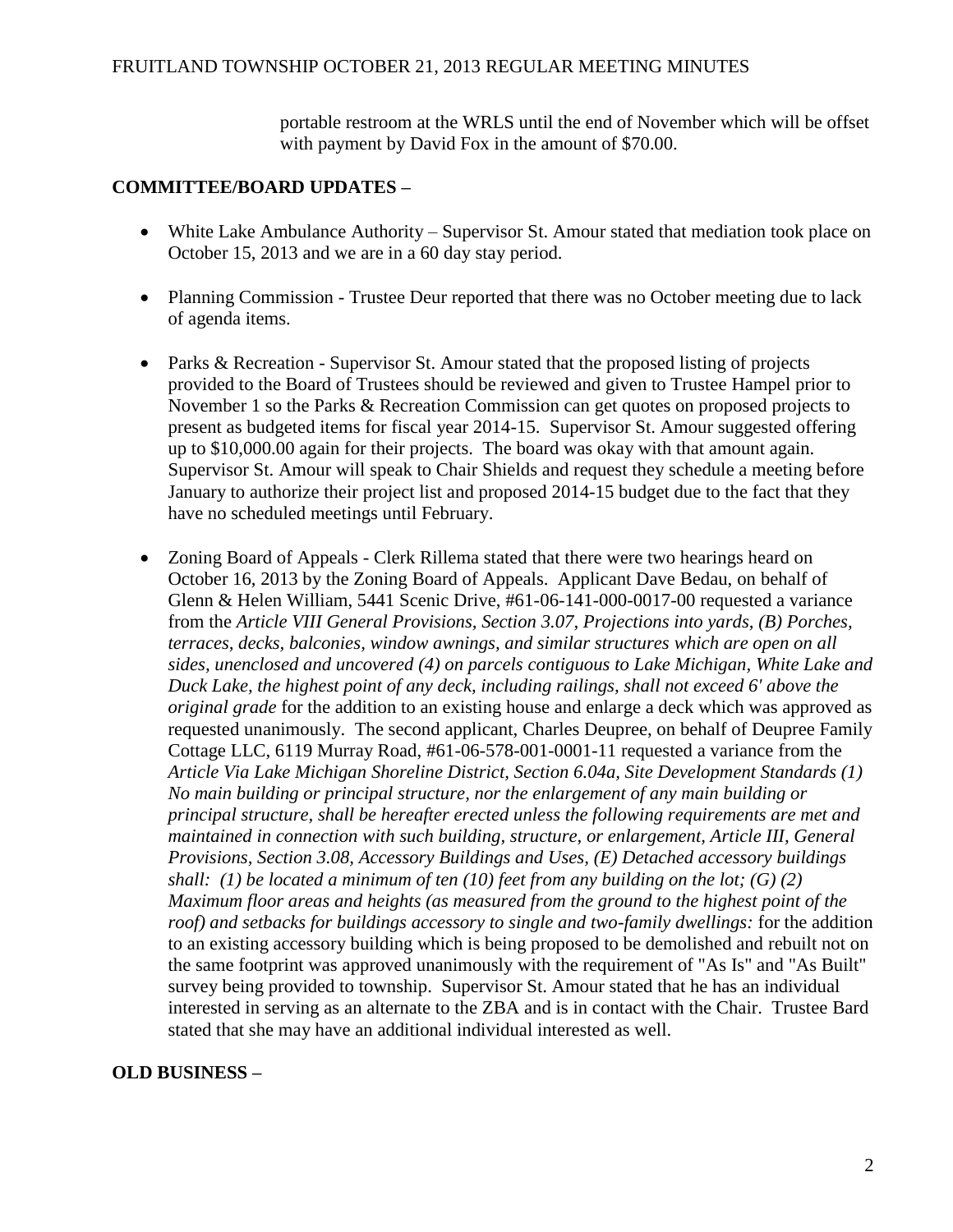- 1. Ordinance Enforcement Supervisor St. Amour stated that 3980 McMillan and White Lake Drive are being monitored, Lorenson Road is on hold, 4554 River Road was ticketed and 3542 Weber Road was not ticketed.
- 2. Community Building Rental Supervisor St. Amour has a meeting scheduled tomorrow, October 22, 2013 to discuss the agreement with members of the White Lake Area Alcoholics Group.
- 3. Land Conservancy Trustee Deur stated that the grant application for a potential easement was applied for by the Land Conservancy of West Michigan (LCWM) on October 18, 2013 and that the LCWM expects to hear something by early 2014.
- 4. Township Office Supervisor St. Amour stated that two vendors looked at the front lobby proposed enclosure but have not responded with a quote to date. He also spoke with K&L Electric about the T12 fluorescent bulb phase out program and was informed that we should wait until March 1, 2014 for the small business program funding to become available from Consumers Energy. Supervisor St. Amour will follow up on the front lobby quotes.
- 5. Brining Supervisor St. Amour stated that an invoice has been received in the amount of approximately \$6400.00 for 2013 brining which is up about \$300.00 from last year.
- 6. Board of Determination Supervisor St. Amour stated that the Muskegon County Drain Commissioner received a petition for poor drainage and localized flooding on the Mason Drain. A Board of Determination is yet to be scheduled and will be postponed until a new Drain Commissioner is appointed by Muskegon County. When information becomes available, Supervisor St. Amour will inform the Board.

# **NEW BUSINESS –**

1. Scrap Tire Grant -

#### **FRUITLAND TOWNSHIP RESOLUTION 2013-20 5-TOWNSHIP 2013-14 SCRAP TIRE CLEAN-UP GRANT PROPOSAL**

- *WHEREAS*, scrap tires have a blighting influence and pose a public health hazard from mosquito-transmitted diseases, and;
- *WHEREAS*, blight negatively affects property values and the aesthetic quality of our recreation areas, and;
- *WHEREAS,* the Michigan Department of Environmental Quality has a Scrap Tire Clean-up Grant Program to address the proper disposal and reuse of scrap tires, and;
- *WHEREAS,* Fruitland Township desires to cooperate with neighboring communities to access resources provided by the state in the most efficient manner;

*NOW, THEREFORE, BE IT RESOLVED*, that the Fruitland Township Board supports a grant submittal to the Michigan Department of Environmental Quality's Scrap Tire Clean-up Grant on behalf of Laketon, Muskegon, Dalton, Blue Lake and Fruitland Townships, and;

*BE IT FURTHER RESOLVED,* that it is understood that Laketon Township commits to apply for the grant on behalf of Laketon, Dalton, Muskegon, Blue Lake and Fruitland Townships and administer the grant for all five communities.

Motion by Trustee Bard, second by Trustee Deur, *ADOPTED,* Resolution 2013-20 to apply for the 5-Township 2013-14 Scrap Tire Clean-Up Grant.

Upon a roll call vote, the members voted as follows:

**"AYE"**: Trustee Bard, Trustee Deur, Trustee Rissi, Trustee Hampel, Treasurer Beegle, Clerk Rillema, Supervisor St. Amour

**"NAY"**: None

**"ABSENT"**: None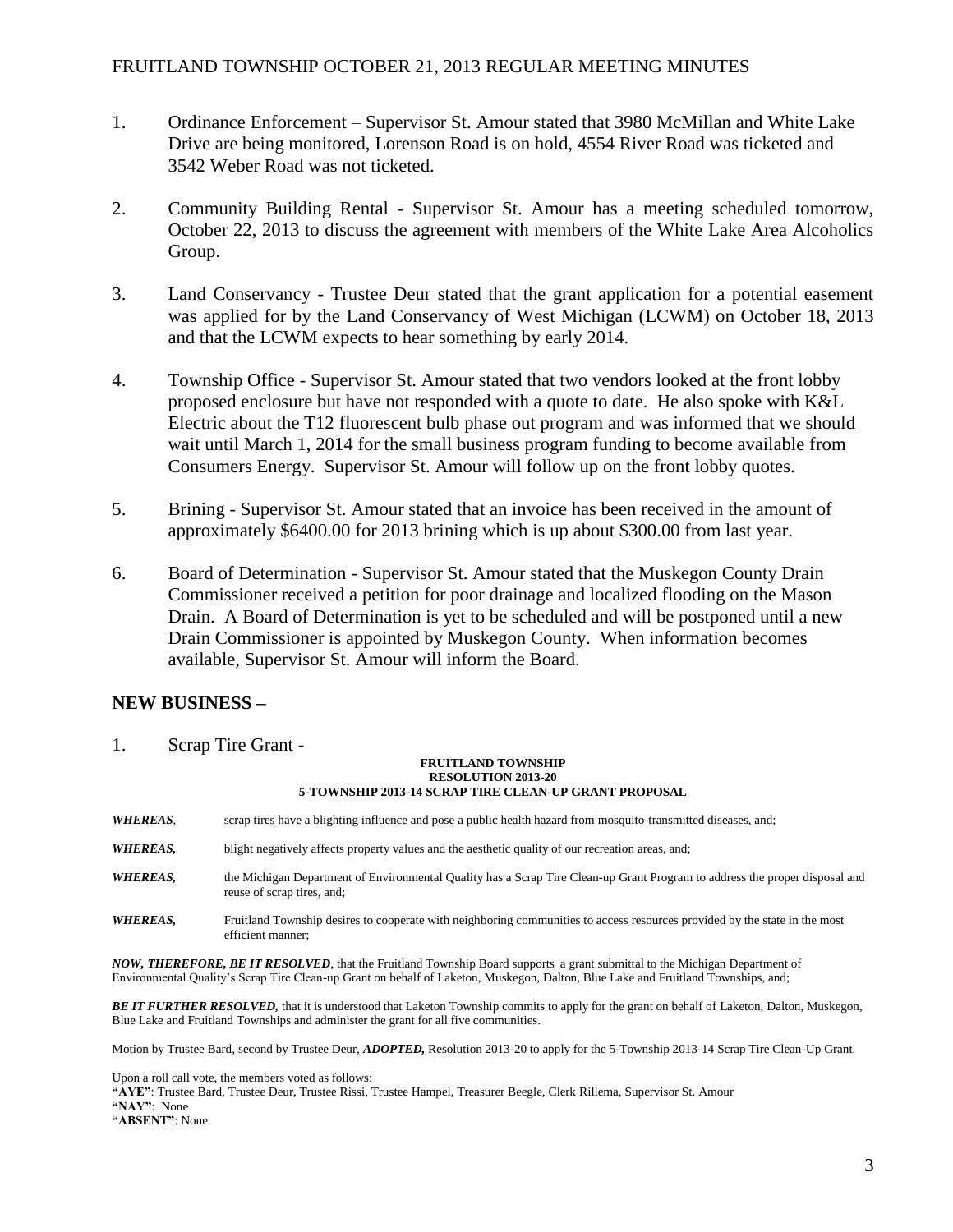### FRUITLAND TOWNSHIP OCTOBER 21, 2013 REGULAR MEETING MINUTES

*BE IT RESOLVED THAT*, Resolution 2013-20, 5-Township 2013-2 Scrap Tire Clean-up Grant Program was *ADOPTED* at the October 21, 2013 Regular Meeting of the Township of Fruitland.

> Karolyn Rillema Township Clerk

#### 2. 2nd Qtr Budget Amendments -

Motion by Clerk Rillema , second by Treasurer Beegle, *ADOPTED,* to authorize the Clerk to make the 2013-14 2nd Quarter Budget Amendments as presented. *Roll Call Vote:* Trustee Bard **AYE,** Trustee Deur **AYE,** Trustee Rissi **AYE,** 

Trustee Hampel **AYE,** Treasurer Beegle **AYE,** Clerk Rillema **AYE,**  Supervisor St. Amour **AYE**

| <b>ACCOUNT NUMBER</b>                                  | <b>DESCRIPTION</b>                       | <b>REASON</b>                                      |                    | <b>AMOUNT</b> | <b>INCREASE/</b> |
|--------------------------------------------------------|------------------------------------------|----------------------------------------------------|--------------------|---------------|------------------|
| <b>FUND 101</b>                                        |                                          |                                                    |                    |               | <b>DECREASE</b>  |
| 101-000-573.000                                        | <b>Liquor Control</b>                    | Additional revenue                                 | \$                 | 197.15        | increase         |
| 101-000-622.001                                        | Zoning-ZBA                               | Additional revenue                                 | \$                 | 700.00        | increase         |
| 101-000-630.000                                        | <b>Burials</b>                           | <b>Burials</b>                                     | $\mathbf{\hat{S}}$ | 302.83        | increase         |
| 101-000-643.000                                        | <b>Cemetery Lot Sales</b>                | Gravesites Sold                                    | \$                 | 1,700.00      | increase         |
| 101-000-664.000                                        | Interest on Deposits                     | Additional revenue                                 | \$                 | 116.67        | increase         |
| 101-000-671.000                                        | <b>Other Revenues</b>                    | Ins. Rebates, 2nd ZBA Hearing Paid by<br>Applicant | \$                 | 306.68        | increase         |
| 101-000-679.000                                        | <b>Harvest Tree Receipts</b>             | <b>Additional revenue</b>                          | \$                 | 8,000.00      | increase         |
|                                                        |                                          |                                                    |                    | \$11,323.33   |                  |
| <b>FUND 101</b>                                        |                                          |                                                    |                    |               |                  |
| 101-000-999.000                                        | <b>Transfer to Other Funds</b>           | Additional Revenue to Fund 170                     |                    | \$12,000.00   | increase         |
| 101-101-956.000                                        | Miscellaneous                            | Flags, Sand Removal Scenic Dr, Advertise           | \$                 | 392.21        | increase         |
| 101-202-801.000                                        | Contracting                              | F-65 Filing Fee - auditor filings                  | \$                 | 175.00        | increase         |
| 101-209-801.001                                        | <b>Contracting-Computer Services</b>     | BS&A.net support                                   | \$                 | 24.00         | increase         |
| 101-209-801.006                                        | <b>Contracting-County Mapping</b>        | <b>GIS</b> Mapping Increase                        | $\mathbf{\hat{S}}$ | 130.75        | increase         |
| 101-276-801.000                                        | Contracting                              | <b>Burials</b>                                     | \$                 | 3.00          | increase         |
| 101-526-726.000                                        | Supplies                                 | <b>Punch Cards Purchased</b>                       | \$                 | 686.48        | increase         |
| 101-746-930.000                                        | Repairs & Maintenance                    | Pier Sand Removal/Parking Lot Drain<br>Unplugged   | \$                 | 839.94        | increase         |
| 101-804-900.000                                        | Printing & Publishing                    | <b>ZBA Hearing Advertisements</b>                  | \$                 | 237.78        | increase         |
|                                                        |                                          |                                                    |                    | \$14,489.16   |                  |
| <b>FUND 140 - METRO</b><br><b>AUTHORITY</b>            |                                          |                                                    |                    |               |                  |
| 140-000-575.000                                        | Metro Authority                          | <b>Additional Funds Received</b>                   | \$                 | 664.01        | increase         |
|                                                        |                                          |                                                    |                    |               |                  |
| <b>FUND 170 - WRLS</b><br><b>PRES &amp; MAINT FUND</b> |                                          |                                                    |                    |               |                  |
| 170-000-540.000                                        | Donations                                | Additional Funds Received (SOM,<br>SPLKA)          |                    | \$12,000.00   | increase         |
| 170-000-588.000                                        | <b>Transfer from Designated</b><br>Funds | Transfer from Fund 101                             | \$                 | 8,000.00      | increase         |
| 170-000-801.000                                        | Contracting - Painting of<br><b>WRLS</b> | Dave Cole Decorators, Inc.                         |                    | \$12,000.00   | increase         |

#### 3. Uniform Water Ordinance -

#### **FRUITLAND TOWNSHIP RESOLUTION NO. 2013-19 AMENDING APPENDIX B TO THE FRUITLAND TOWNSHIP WATER ORDINANCE**

*WHEREAS,* Fruitland Township has adopted an Appendix B to its Water Ordinance, which Appendix A establishes the Rates and Charges for the water system within Fruitland Township, and;

*WHEREAS,* the Township shall adopt amendments to Appendix B in Ordinance 124 in which the Clerk will publish in the White Lake Beacon, and;